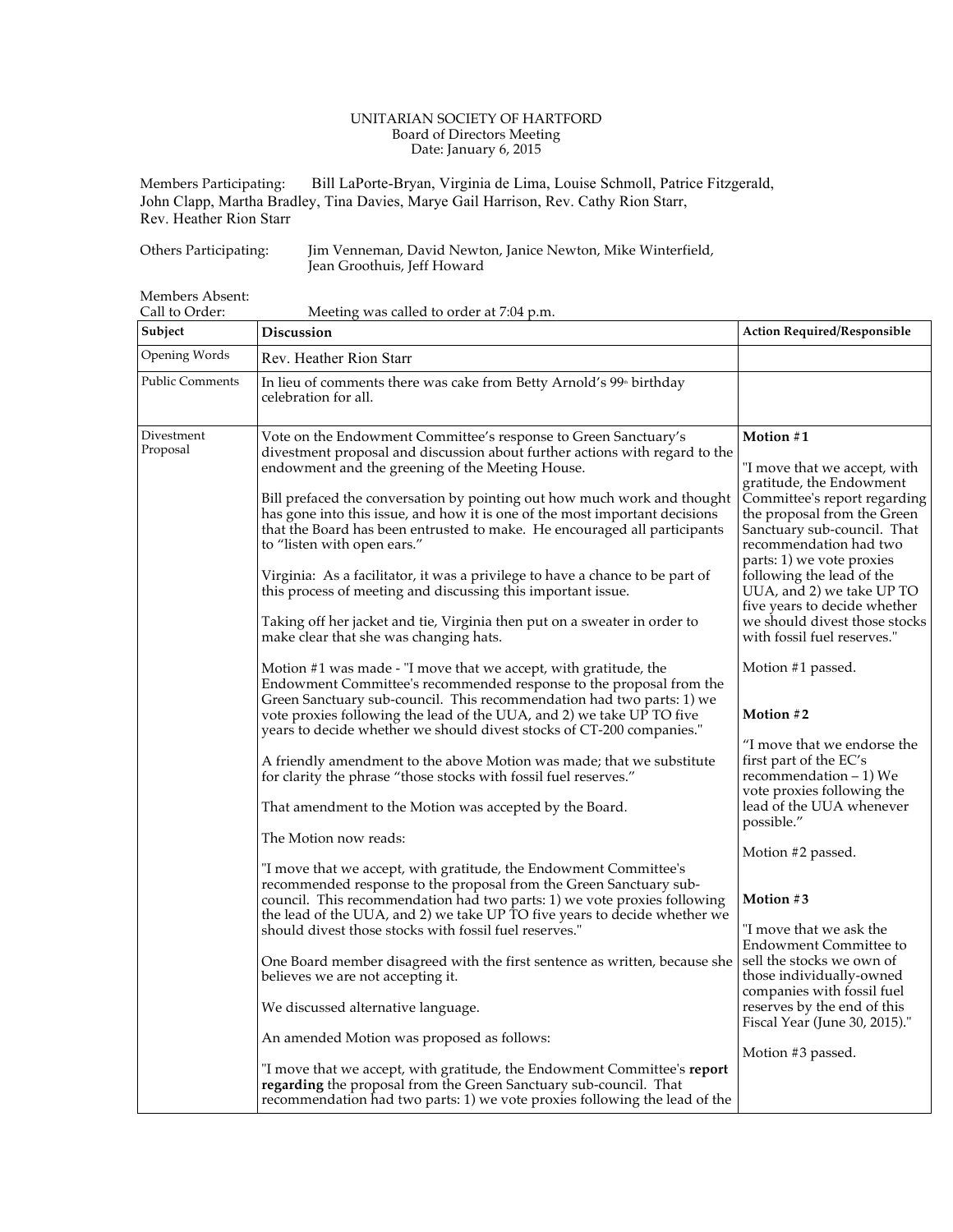| UUA, and 2) we take UP TO five years to decide whether we should divest<br>those stocks with fossil fuel reserves."                                                                                                                                       |  |
|-----------------------------------------------------------------------------------------------------------------------------------------------------------------------------------------------------------------------------------------------------------|--|
| The amendment to the Motion passed with one abstention.                                                                                                                                                                                                   |  |
| Motion #1 passed with one abstention.                                                                                                                                                                                                                     |  |
| Motion #2 was made: "I move that we accept the first part of the<br>Endowment Committee's recommendation - 1) We vote proxies following<br>the lead of the UUA."                                                                                          |  |
| A discussion followed regarding what the EC (Endowment Committee) is<br>empowered to do and what affect this motion would have. One Board<br>member believes that it makes sense to agree that they should vote those<br>proxies following UUA lead.      |  |
| Language is amended to say "endorse" and "whenever possible."                                                                                                                                                                                             |  |
| Motion now reads:                                                                                                                                                                                                                                         |  |
| "I move that we endorse the first part of the Endowment Committee's<br>recommendation $-1$ ) We vote proxies following the lead of the UUA<br>whenever possible."                                                                                         |  |
| Motion #2 passed unanimously.                                                                                                                                                                                                                             |  |
| Motion #3 was made - "I move that we ask the Endowment Committee to<br>sell the stocks we own of those companies with fossil fuel reserves as soon<br>as possible."                                                                                       |  |
| A Board member proposed a friendly amendment - specify "individually-<br>owned" stocks.                                                                                                                                                                   |  |
| This amendment was accepted.                                                                                                                                                                                                                              |  |
| Motion now reads:                                                                                                                                                                                                                                         |  |
| "I move that we ask the Endowment Committee to sell the stocks we own of<br>those individually-owned companies with fossil fuel reserves as soon as<br>possible."                                                                                         |  |
| Discussion followed:                                                                                                                                                                                                                                      |  |
| A guest pointed out that the word "ask" is perhaps not strong enough. The<br>guest urged stronger language, and suggested we also put on the table the<br>issue of divesting from mutual funds that own stocks in companies with<br>fossil fuel reserves. |  |
| We should stay with current issue only at this point.                                                                                                                                                                                                     |  |
| There should be a deadline by which point this should be done.                                                                                                                                                                                            |  |
| Inserting a deadline is disrespecting the EC's good intentions and<br>willingness to cooperate.                                                                                                                                                           |  |
| They can't do it instantly.                                                                                                                                                                                                                               |  |
| We can call tomorrow.                                                                                                                                                                                                                                     |  |
| Fossil fuel stocks are low and at 50% of old value. We might have a<br>significant loss.                                                                                                                                                                  |  |
| I'm disappointed that this is a negative action, and can't we do something<br>more positive about climate change and act on that?                                                                                                                         |  |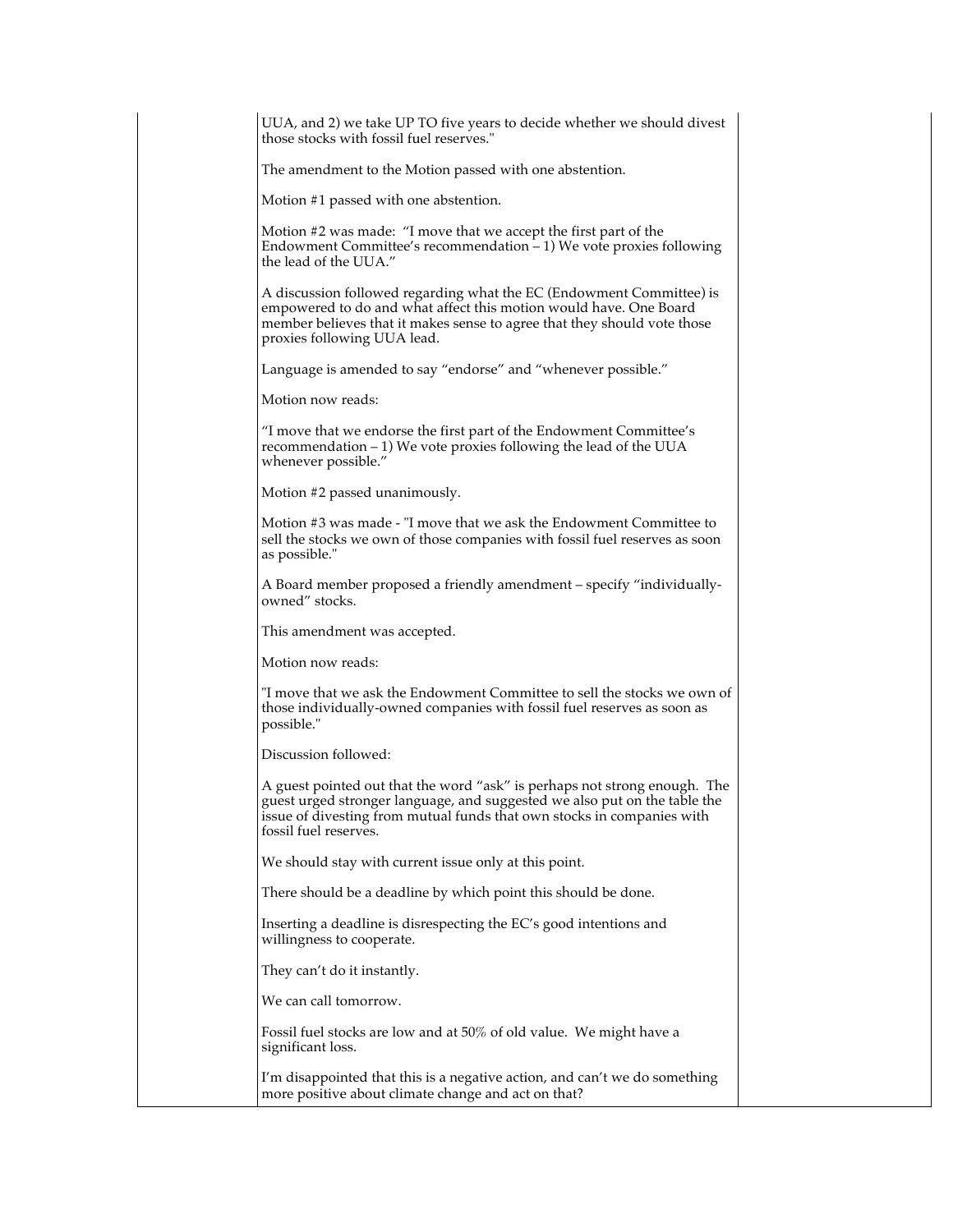[A member of the Endowment Committee] makes a good point and let's give a deadline to give flexibility.

I agree with what has been said but think that we need to get past this after one year of discussion and free up all this energy to move on to other good things.

Suggested friendly amendment to the Motion to say "by the end of this FY (June 30, 2015)."

Motion now reads:

"I move that we ask the Endowment Committee to sell the stocks we own of those individually-owned companies with fossil fuel reserves by the end of this Fiscal Year (June 30, 2015)."

Motion to amend passed with one abstention.

Motion #3 was voted on. There were seven votes in support of the motion, and one against. The motion passed.

Discussion:

We have two values – sustaining Endowment of this congregation and sustaining the earth. One of the ways to support both is to look at the "upsides" of the opposite positions.

Issues are real, but whenever we can find a way to "manage" the downsides we should.

We've made the decisions we need to make at this point. There are many other decisions to be made with regard to the EC and GS's dreams for this church.

I think we need to explore some very forward-looking options, such as sharing expenses with other UU churches in the area. Perhaps consider a Kickstarter campaign to get new streams of revenue. I'd like to see solar panels going all the way out to the road—advertise our positive actions.

I want to thank the Board for this decision. I believe this is the right decision, and is also historically significant. I applaud the Board. I also appreciate the EC for engaging and participating in this process – I know it hasn't always been pleasant. My sense is that we're hearing a lot of enthusiasm about how we now move forward from here. I'll go to the GS committee to ask them to develop a process for actions we could take to move forward with creativity and verve on these issues.

Coming at this from a positive point of view, there are companies that deal with alternative energies that are attractive. I'd like to have the GS offer be on two levels. One a process for things the Society can do; the second what individuals can do. I'd like to make the same request to the EC. Suggest investments not only for the Society but for individuals.

USH congregants can also bring actions to UUA and GA regarding this issue.

We could ask representatives to talk about this decision at the beginning of a worship service on Sunday.

Might not be best at beginning of worship service. The semi-annual meeting is coming up soon and might be a better opportunity.

We can communicate the decision in the enews. We can discuss in more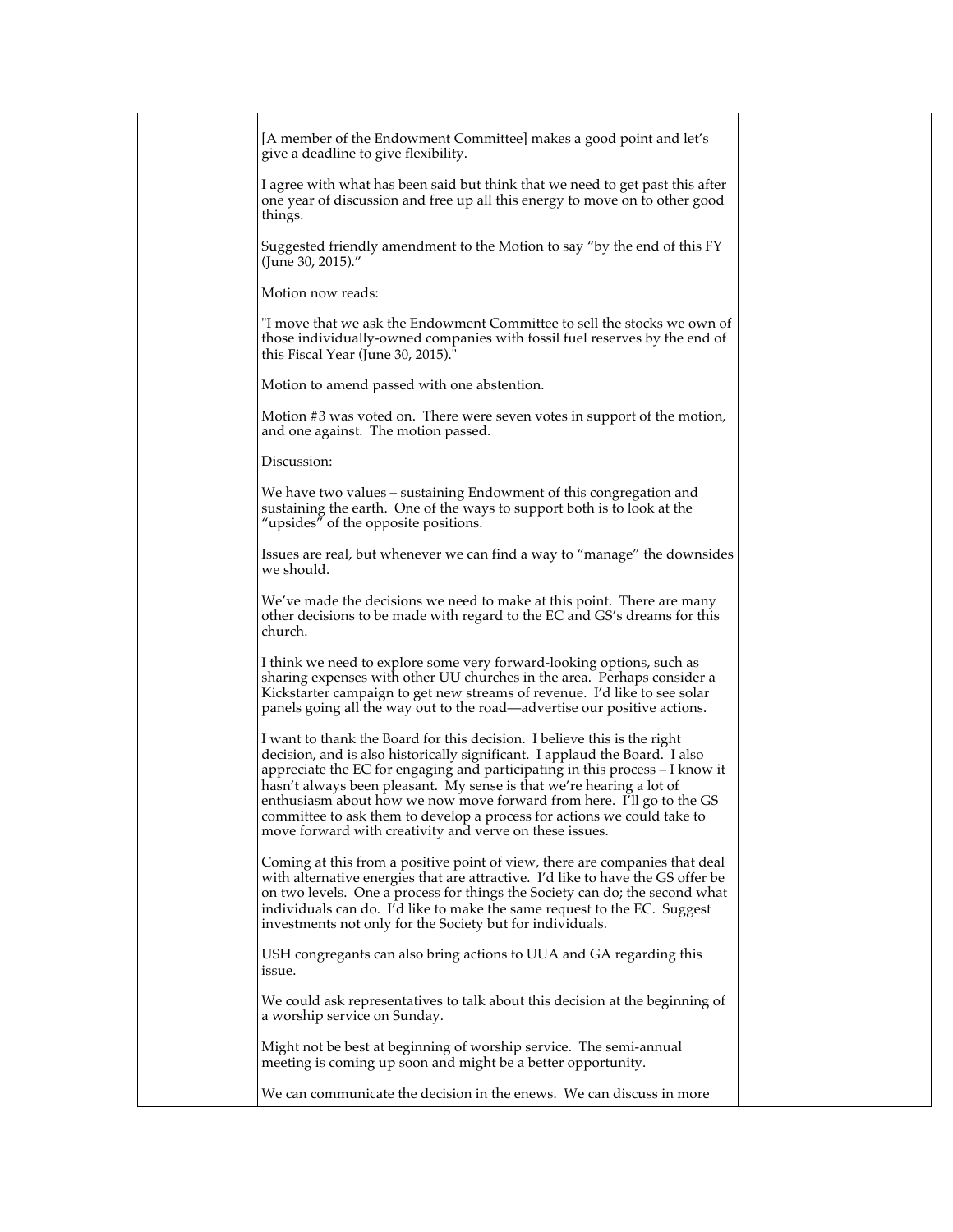|                                                              | detail at the semi-annual meeting. For both EC and GS, there is a lot of<br>unfinished work yet to do. It might be helpful for the congregation to share<br>some of what those next steps are.                                                                                                                                                                                                                                                                                                                                                                                                                               |  |
|--------------------------------------------------------------|------------------------------------------------------------------------------------------------------------------------------------------------------------------------------------------------------------------------------------------------------------------------------------------------------------------------------------------------------------------------------------------------------------------------------------------------------------------------------------------------------------------------------------------------------------------------------------------------------------------------------|--|
|                                                              | It's my opinion that in the beginning there is the word. I suggest the Board<br>secretary craft a statement for enews tomorrow. Share it with the Board,<br>ministers, EC and GS representatives for vetting and agreement.                                                                                                                                                                                                                                                                                                                                                                                                  |  |
|                                                              | Secretary: I'll share it to get input.                                                                                                                                                                                                                                                                                                                                                                                                                                                                                                                                                                                       |  |
|                                                              | And we should prepare a more detailed discussion for Semi-Annual<br>Meeting.                                                                                                                                                                                                                                                                                                                                                                                                                                                                                                                                                 |  |
|                                                              | I know that we all appreciate the patient work put in by the Endowment<br>Committee, the Green Sanctuary, and the "Group of Seven." I am proud of<br>how we as a congregation approached this important issue and made<br>compromises so that all voices were represented.                                                                                                                                                                                                                                                                                                                                                   |  |
| Discussion on Semi-<br><b>Annual Meeting</b><br>January 25th | There were a number of ideas presented at the last meeting as to what<br>should take place at this meeting. We want it to be an opportunity for the<br>congregation to ask question and give input, plus a chance to present<br>something from the Board. The "meat" of what Board shares should also<br>include suggestions from EC and GS on how to go forward. Along the lines<br>of what we might ask for -- I happen to like the write-on-sticky-notes and<br>post them on the wall concept. We should end on positive note – bring up<br>some of the highlights from last year. Those could be read and<br>summarized. |  |
|                                                              | Sticky notes in categories possibly first part of meeting. Second part an<br>explanation of what's happened with the divestment issue.                                                                                                                                                                                                                                                                                                                                                                                                                                                                                       |  |
|                                                              | Other questions:                                                                                                                                                                                                                                                                                                                                                                                                                                                                                                                                                                                                             |  |
|                                                              | What brought you here, what keeps you coming, what's in the rumor mill,<br>areas of interest. Anonymity can be encouraging. Synthesize those.                                                                                                                                                                                                                                                                                                                                                                                                                                                                                |  |
|                                                              | How long? Keep it to a half hour. Immediately after service. In sanctuary.                                                                                                                                                                                                                                                                                                                                                                                                                                                                                                                                                   |  |
|                                                              | How does this impact the service on that date? We need to consider RE,<br>childcare issues.                                                                                                                                                                                                                                                                                                                                                                                                                                                                                                                                  |  |
| Discussion re<br>possible amending<br>of Constitution        | We discussed whether or not to amend USH Constitution at the Annual<br>Meeting in May. We have some things that should be corrected. Not<br>urgent.                                                                                                                                                                                                                                                                                                                                                                                                                                                                          |  |
|                                                              | We shouldn't make big decisions in the first year of two new ministers. We<br>have so much on our plate for this Annual Meeting.                                                                                                                                                                                                                                                                                                                                                                                                                                                                                             |  |
|                                                              | The UUA suggests proposing amendments to Constitution or By-Laws one<br>year and moving on them the next year. I find the categories of<br>membership in the Constitution confusing. That to me is pressing. I'm<br>willing to serve on that committee.                                                                                                                                                                                                                                                                                                                                                                      |  |
|                                                              | Can you put something like that together?                                                                                                                                                                                                                                                                                                                                                                                                                                                                                                                                                                                    |  |
|                                                              | I don't see any urgency at all to get into constitutional tinkering. We've<br>lived with it for some time and we've got an awful lot going on. I suggest<br>that we put the word out so people know that it is going to be discussed<br>coming up.                                                                                                                                                                                                                                                                                                                                                                           |  |
|                                                              | Important thing here is to find people who are interested in taking on such<br>a task. No matter how long it takes, finding the people is first. This<br>shouldn't be something that we finalize this May.                                                                                                                                                                                                                                                                                                                                                                                                                   |  |
|                                                              | Heather should work with Brian Harvey and with Bill.                                                                                                                                                                                                                                                                                                                                                                                                                                                                                                                                                                         |  |